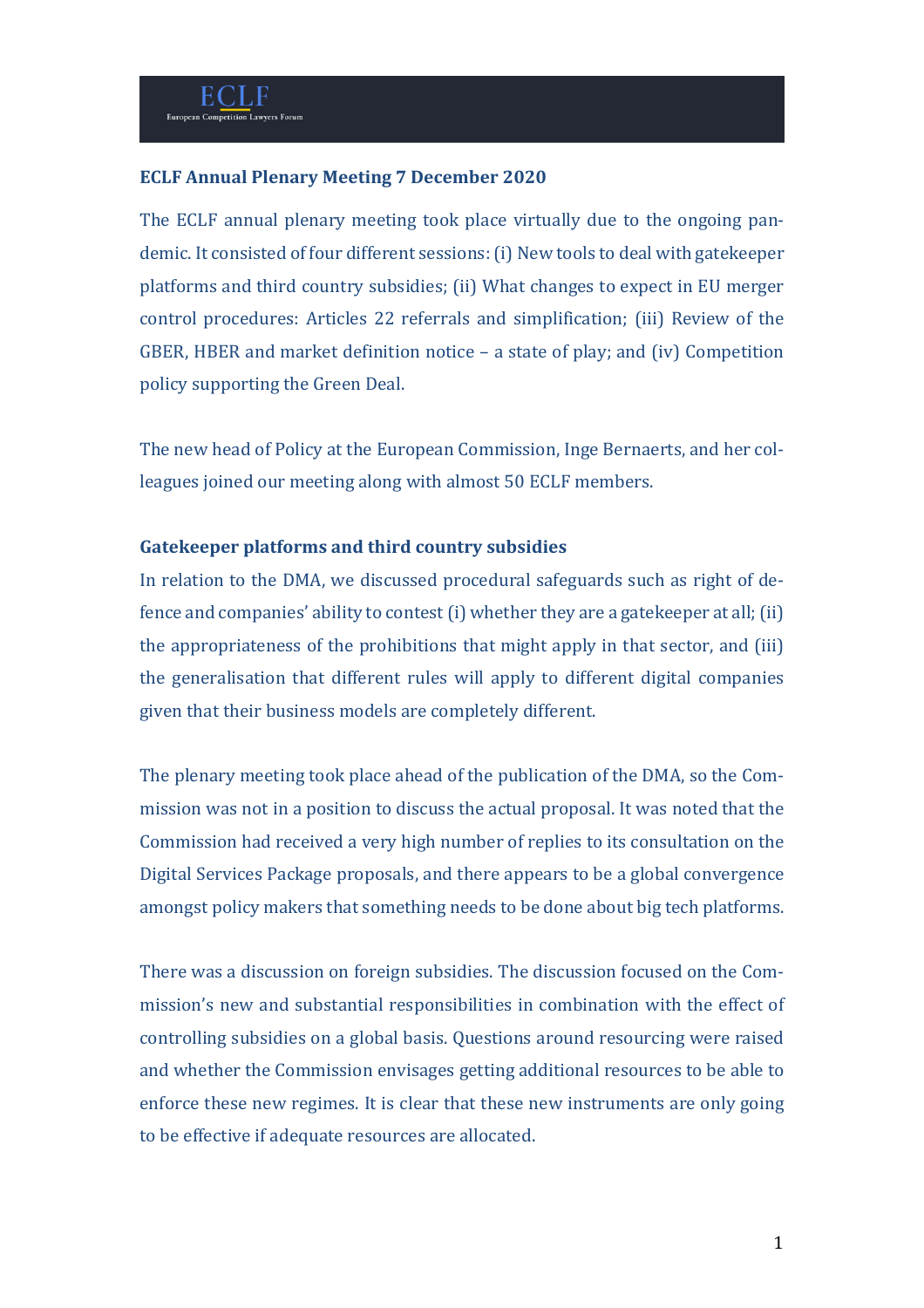According to the Commission's paper on foreign subsidies, *de minimis* thresholds under the EU State aid rules should apply to third country subsidies. Given the low *de minimis* thresholds, this would potentially subject a huge number of subsidy regime around the world to investigations. There was a discussion around the feasibility of the budgetary constraints considering the potential for global complaints by companies that infringe subsidy regime that could have an impact on the internal market. The ECLF wondered whether any consideration had been given to whether the *de minimis* criteria would be increased for third party countries. The Commission noted that is under an obligation to ensure equal and fair treatment of third countries subsidies compare to EU subsidies.

## **EU merger control procedures: Articles 22 referrals and simplification**

There was a discussion about whether the policy change affect any current mergers, or any mergers announced before the summer 2021 when the policy is set to come into effect.

Another part of the discussion focused on the expansion of the scope of Article 22 and whether the decision to start accepting referrals from NCAs, which fall below the national merger control thresholds, is in line with Article 22's original purpose to give Member States with no merger control the chance to ensure the review of potentially anticompetitive mergers. It was discussed how the Commission's guidance would address the scope for legal uncertainty as to the likelihood of a referral.

A Member State can make a referral within 15 working days of when the merger was "made known" to it, which the Commission has clarified goes beyond a press release and requires "sufficient information to make a preliminary assessment" of the criteria for making the referral. It was discussed how NCAs without jurisdiction to review a deal are expected to gather sufficient information about the deal, to decide whether or not to refer it and how the Commission intends to minimise